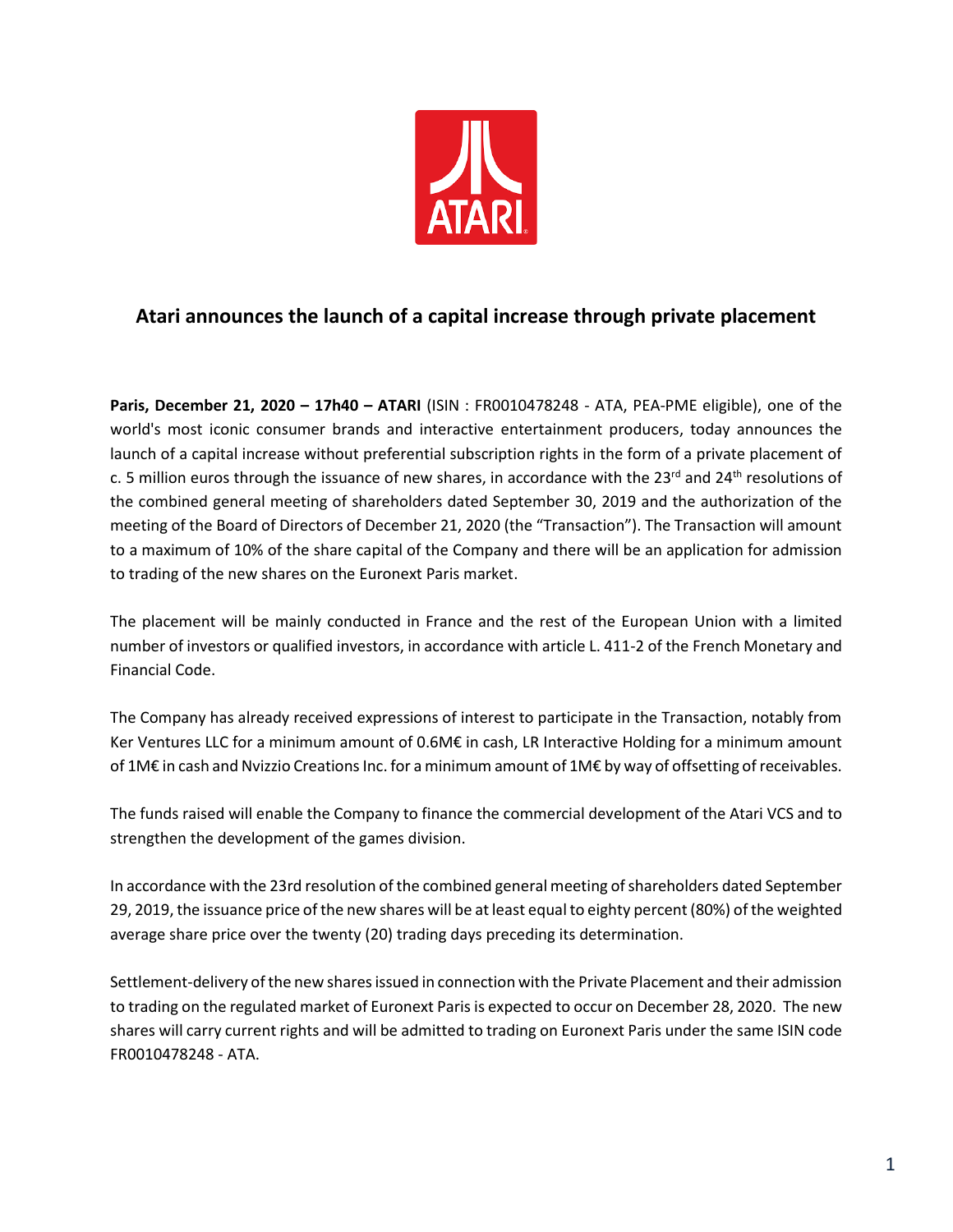Louis Capital Market LLP / Midcap Partners is acting as Lead Manager and Bookrunner of the Transaction. EuroLand Corporate is acting as financial advisor on the Transaction.

In accordance with article 211-3 of the general regulations of the Autorité des Marchés Financiers (AMF), the offer of the Company's shares in the context of this capital increase conducted in the form of a private placement will not give rise to a prospectus subject to review by the AMF.

Detailed information regarding the Company, in particular regarding its business activity, its results and corresponding risk factors is included in the Universal Registration Document filed with the AMF on October 28, 2020 under the number D.20-0906, including the annual financial report 2019-2020, which can be accessed, together with other regulated information and all of the press releases of the Company, on its website [\(www.atari-investisseurs.fr\)](http://www.atari-investisseurs.fr/).

## **About Atari:**

Atari, comprised of Atari SA and its subsidiaries, is a global interactive entertainment and multiplatform licensing group. The true innovator of the video game, founded in 1972, Atari owns and/or manages a portfolio of more than 200 games and franchises, including globally known brands such as Asteroids®, Centipede®, Missile Command® and Pong®. From this important portfolio of intellectual properties, Atari delivers attractive online games for smartphones, tablets, and other connected devices. Atari also develops and distributes interactive entertainment for Microsoft, Sony and Nintendo game consoles. Atari also leverages its brand and franchises with licensing agreements through other media, derivative products and publishing. For more information: [www.atari.com](https://c212.net/c/link/?t=0&l=en&o=2333252-1&h=811462502&u=http%3A%2F%2Fwww.atari.com%2F&a=www.atari.com) and [www.atari-investisseurs.fr/en/.](http://www.atari-investisseurs.fr/en/) Atari shares are listed in France on Euronext Paris (Compartment C, ISIN Code FR0010478248, Ticker ATA), in Sweden on Nasdaq First North Growth Market as Swedish Depositary Receipts (ISIN Code SE0012481232, Ticker ATA SDB) and are eligible for the Nasdaq International program in the United States (OTC - Ticker PONGF).

## **Disclaimer**

In France, the aforementioned offer of Atari shares will be made exclusively through a private placement, in accordance with article L. 411-2 of the French Monetary and Financial Code and the applicable regulatory provisions. It does not constitute a public offering within the meaning of article L. 411-1 of the French Monetary and Financial Code. Accordingly, no prospectus will be published or reviewed by the Autorité des marchés financiers.

Concerning the Member States of the European Economic Space having transposed Directive 2003/71/EC of the European Parliament and Council dated November 4, 2003 (as modified in particular by Directive 2010/73/EU, insofar as this directive was transposed in each of the Member States of the European Economic Space) (the "Prospectus Directive"), no actions have been or will be undertaken to enable a public offering of the marketable securities that are the subject of this press release, making it necessary to publish a prospectus in any of the Member States.

This press release and the information contained herein do not constitute an offer to subscribe or purchase, nor a solicitation of an order to purchase or subscribe, Atari's shares in the United States or in any other jurisdiction in which the transaction may be subject to restrictions. Marketable securities may not be offered or sold in the United States without being registered or exempt from registration under the US Securities Act of 1933 as modified (the "US Securities Act"), it being specified that Atari's share has not been and will not be registered under the US Securities Act and that Atari has no intention of making a public offering of Atari shares in the United States, nor in any other jurisdiction.

In certain countries, the dissemination of this press release may be subject to specific regulations. Persons in possession of this press release should inquire about and comply with possible local restrictions.